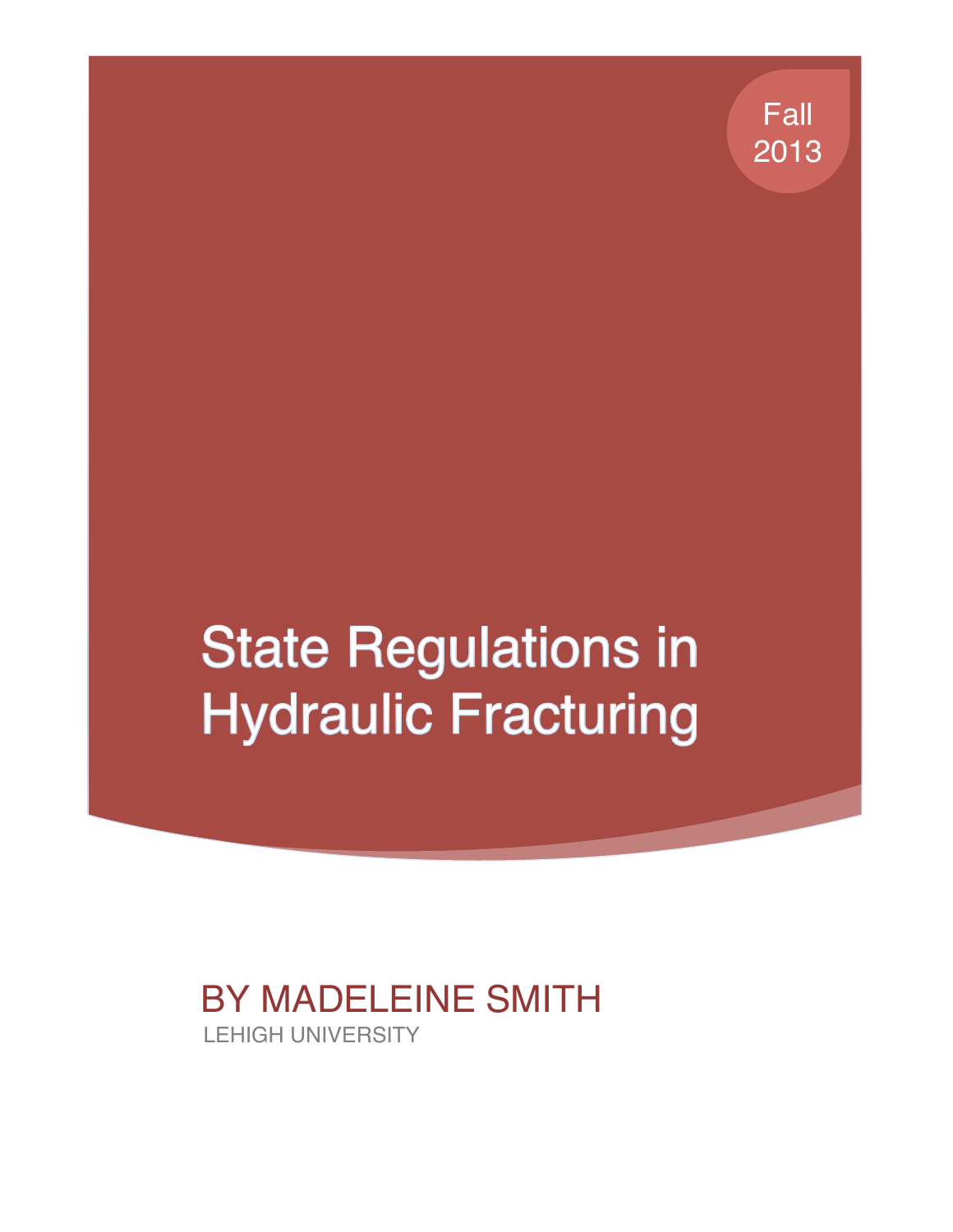#### **Introduction**

Regulation of hydraulic fracturing, or fracking, has become one of the most complex environmental and political issues of the  $21<sup>st</sup>$  century. Because of the prominent global conflicts over oil and gas, as well as pressing air pollution problems, the United States and many other countries have begun to look for alternative energy sources to address these concerns. Natural gas is proving to be one of the cheapest and most plentiful energy resources, and may be a viable renewable energy solution if the total supply continues to increase along with energy demand as predicted (AEO Table Browser, 2013).

States are facing a critical turning point in terms of taking responsibility for health and the environment because of the rapidly evolving natural gas industry. The large number of unprecedented questions waiting to be answered concerning safety, land rights, policy and pollution among other issues, have caused a great deal of political and some civil unrest. Because federal regulations are so broad and vaguely defined, states are left with a great deal of power to set the tone for future fracking endeavors and test government decision-making power. Controversy exists and will continue to exist in almost all facets of fracking until much more scientific research can definitively evaluate the impacts of chemical use on factors such as health and the environment. Until that point, it is up to states to wade through the sea of issues and competing opinions regarding fracking.



*This* map of the major oil plays in the United States includes the Marcellus Shale in *Pennsylvania and large deposits in western Colorado. Photo taken from http://www.un-naturalgas.org/hydraulic\_fracturing\_a-z.htm*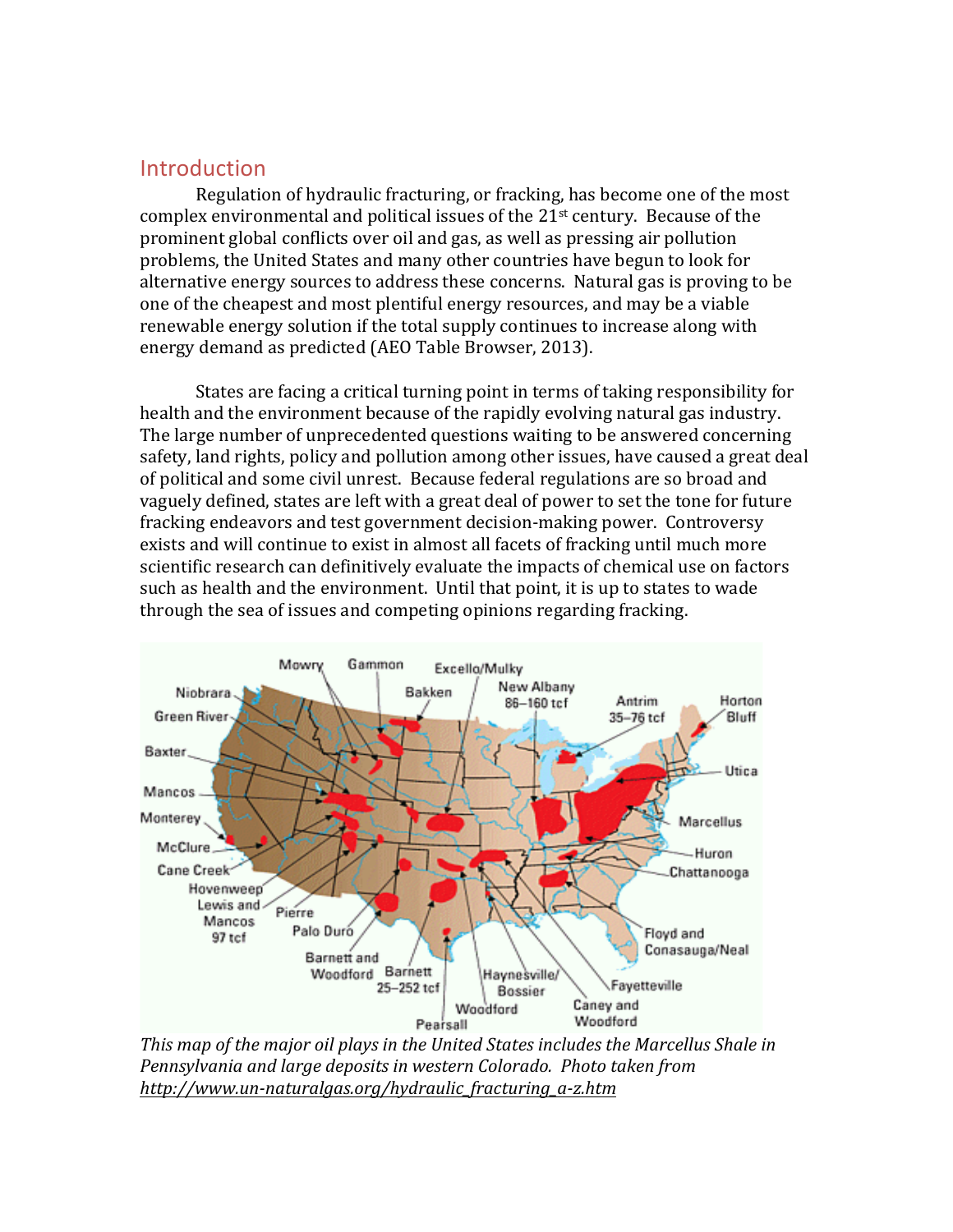Decisions made by a state could directly impact ordinary citizens, especially when dealing with setting limits on fracking around schools, drinking water supplies and private land. Uninvolved people could very easily be swept into the fracking scene if a natural gas play is discovered near their homes or workplace.

Regulation and enforcement of fracking laws at the state level is a disorganized, unconsolidated process at best. Although fracking has been around for decades in the western United States, especially in rural areas, the recent discovery of many more natural gas deposits has opened the doors to new fracking possibilities and left state governments in a tailspin trying to keep up.

#### Fracking differences West to East: Colorado versus Pennsylvania

Colorado, Pennsylvania and other states have made strides in trying to regulate fracking on private and public lands through taxation, chemical disclosure and drilling site inspections to avoid environmental and water contamination, as well as create more transparency for the public.

The biggest struggle for states has been creating and enforcing policies that not only benefit the economy and industry, but also comply with citizens' safety concerns. Federal regulations are beginning to seem more and more outdated and inconsistent, creating turmoil as to how states should be regulating to protect everyone. Regulation at the state level often involves more detailed and stringent rules that those proposed by the Environmental Protection Agency (EPA), especially in areas where fracking affects more densely populated areas such as Boulder, Colorado, and the many towns in the Marcellus Shale play in Pennsylvania.

The Colorado Oil and Gas Conservation Commission (COGCC) and the Office of Oil and Gas Management in the Pennsylvania Department of Environmental Protection are two of the primary regulators at the state level, but power is spread over a number of different organizations, which compounds the complications of fracking regulation.

The Colorado Oil and Gas Conservation Commission works to maintain balanced regulation and attempts to connect all parties affected by fracking under common, fair guidelines consistent with local, state and federal regulations. Colorado has been ranked in the top 10 oil and gas producing states for decades, but the state's traditionally "green" mindset has raised a call by many citizens to stop or at least curb fracking activity (Wittmeyer, 2013). Pennsylvania's Office of Oil and Gas Management boasts a similar mission but is much more focused on making information, resources and reports available for public use rather than acting as a central control center for all regulators.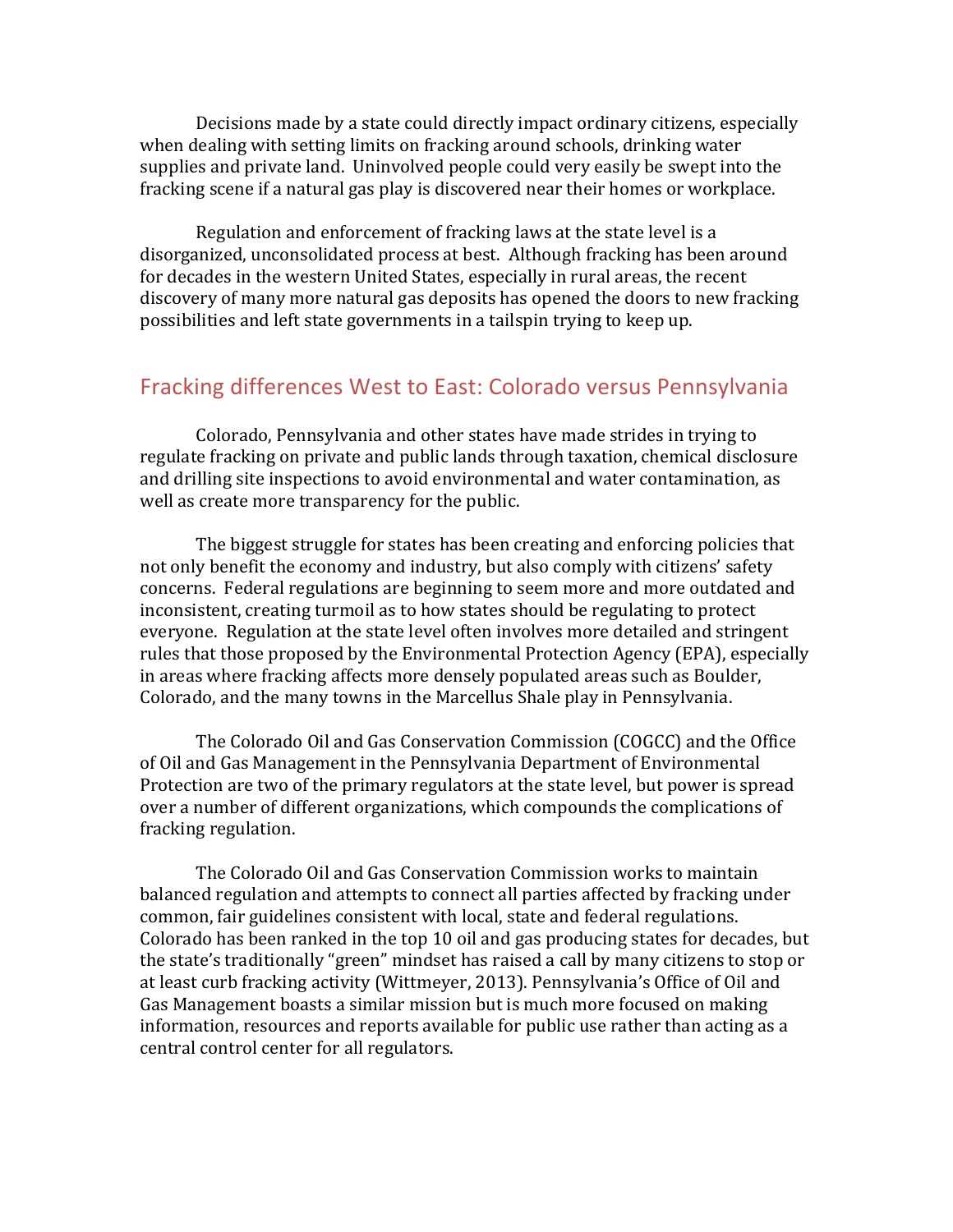The Pennsylvania Office of Oil and Gas Management is extremely effective at providing a plethora of information in an organized manner while finding information from the Colorado Oil and Gas Conservation is much more difficult. The Colorado Oil and Gas Association (COGA), a nationally recognized trade association, is the main source of public information in Colorado. Between Colorado and Pennsylvania, the hierarchy of command within the state is extremely different. These inconsistencies in delegating regulatory responsibility serve as a primary roadblock in creating an efficient enforcement model for fracking.

#### **Taxation on Fracking Companies**

Taxation imposed on fracking companies has been the main form of compensation to the state for land use and environmental damage from fracking, and many states have taken advantage of the potential for an increased income. For example, 12,000 acres of public land near Mesa Verde in Colorado were set to be auctioned off to oil companies last November, a decision made by the state in an attempt to generate money and boost the economy (Goud, 2013). In this case, the state would benefit both from the money earned directly from the lease, as well as from the taxes imposed on the natural gas the company finds.

Colorado, and nearly every other state besides Pennsylvania, has imposed a severance tax on natural gas. A severance tax has historically been placed on many nonrenewable natural resources such as coal and oil and now has been introduced to the natural gas industry as an additional fee paid to the state by the drilling company on top of income taxes. Different states use different criteria, such as location and production to decide tax rates so there is little uniformity in this type of regulation, a common theme in natural gas drilling. For example, Colorado, whose wells produced over 1.2 million cubic feet of natural gas in 2007, imposes a 2 to 5% tax rate depending on the company's gross income, but other states may have a much more complicated system (Taxing Natural Gas Production). The state ideally uses the money from the severance tax to repair and renew land after the fracking companies move out, but sometimes the state uses most of the money for other causes it deems important, such as roadwork or schools.

In place of a severance tax, Pennsylvania passed Act 13 in 2012, adopting a unique policy called an impact fee which brings a portion of the income from wells back to the state. Some money collected will then be allotted to various towns and counties to offset side effects of fracking or to improve other aspects of the area as seen fit by local officials and citizens (PUC, 2013). This system may seem more ideal than a severance tax in writing, but may fall short if wells in these areas fail to produce a lot of oil. With a severance tax, taxation is usually imposed regardless of net income, but with the impact fee, areas with the highest production may not necessarily see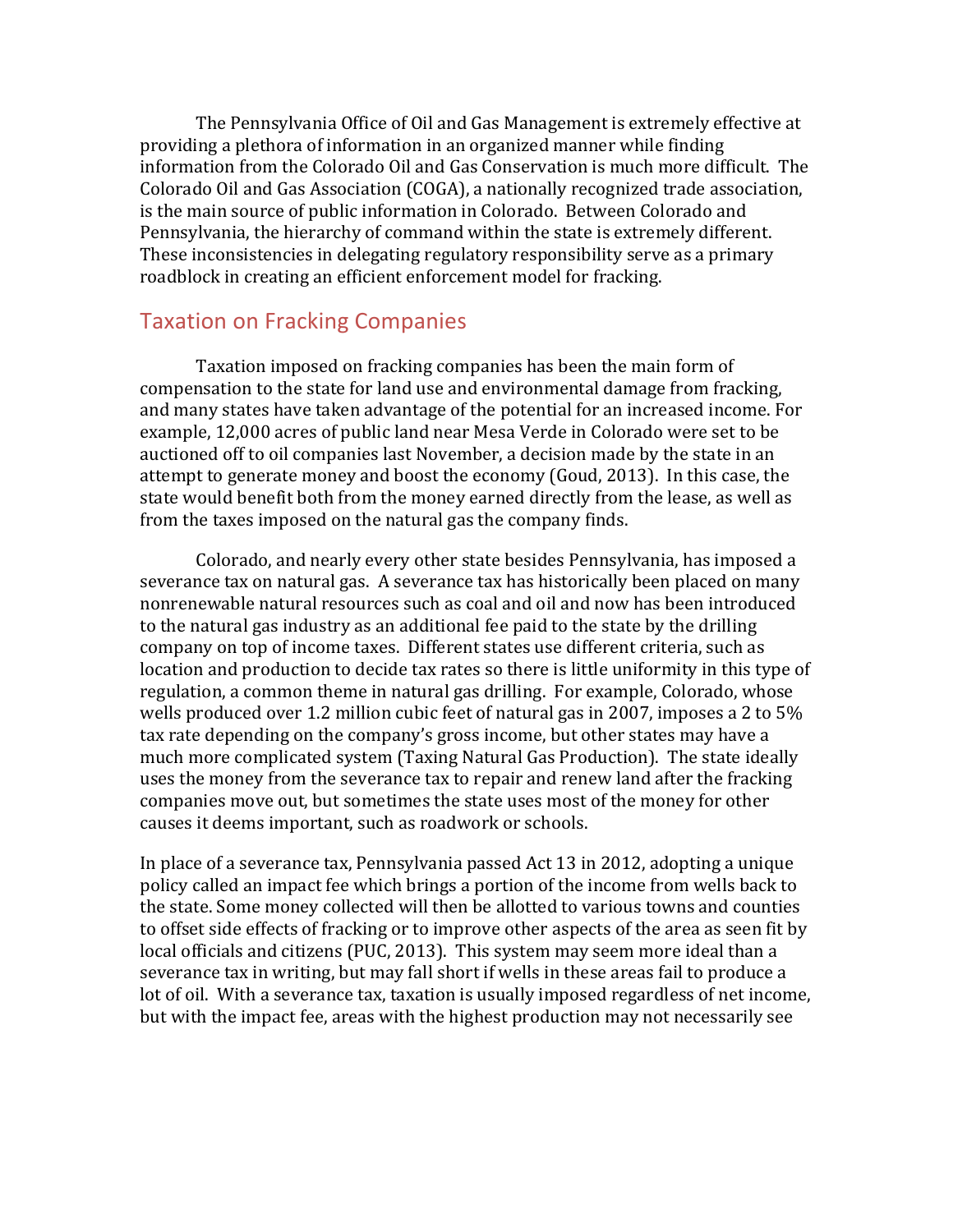| <b>State</b> | <b>Marketed</b><br><b>Production</b><br>(million<br>cubic feet) | <b>Method of Taxation</b>                                                                                                                                                                                                                                    |
|--------------|-----------------------------------------------------------------|--------------------------------------------------------------------------------------------------------------------------------------------------------------------------------------------------------------------------------------------------------------|
| Alabama      | 270,407                                                         | $4 - 8\%$                                                                                                                                                                                                                                                    |
| Alaska       | 433,485                                                         | 25% to 50% based on net value of oil<br>and gas (value at point of production<br>less all qualified lease expenditures)                                                                                                                                      |
| Arizona      | 655                                                             | 3.125% state rate (counties impose<br>additional tax rates)                                                                                                                                                                                                  |
| Arkansas     | 269,886                                                         | 5% of market value                                                                                                                                                                                                                                           |
| California   | 307,160                                                         | Assessed each June based on<br>estimated budget for upcoming fiscal<br>year and total amount of assessable<br>oil and gas produced during the prior<br>calendar year. For FY 2009/10, the<br>tax rate was \$0.0880312 per 10 MCF<br>of natural gas produced. |
| Colorado     | 1,242,571                                                       | 2% to 5% based on gross income                                                                                                                                                                                                                               |

*The chart above shows a few examples of different states' natural gas taxation* methods. The marketed production numbers are from 2007. http://www.ncsl.org/research/energy/taxing-natural-gas-production.aspx

the most money come back. For instance, an area may also have been expected to produce a lot of gas, so many drilling rigs were installed, but the wells failed to produce. In this case, the land was still wrecked but those wells did not generate a great deal of natural gas, so only a minimal amount of money will be given back to that community because of the lack of production (Pennsylvania Impact Fee Summary). 

The impact fee is determined by the average selling price of natural gas for the year, but as the value of natural gas production in the Marcellus Shale increases, it is predicted that an annual severance tax of only  $4\%$  could generate roughly three times as much income as the current impact fee, which brought in only \$202 million in 2012 (Pennsylvania Budget and Policy Center, 2013). Pennsylvania's impact fee is the only system of this kind right now, but citizens of profiting towns and cities have generally been pleased with their monetary allotments. For instance, Dr. Alice Davis, administrative director at Susquehanna County Career and Technology Center, and Art Donato, 911 Coordinator and Forest Lake Township Supervisor, of Susquehanna County, Pennsylvania, both described the new roads and increased prosperity brought to their tiny town, Dimock, which had previously struggled economically. They claim that the town is more prosperous than it has ever been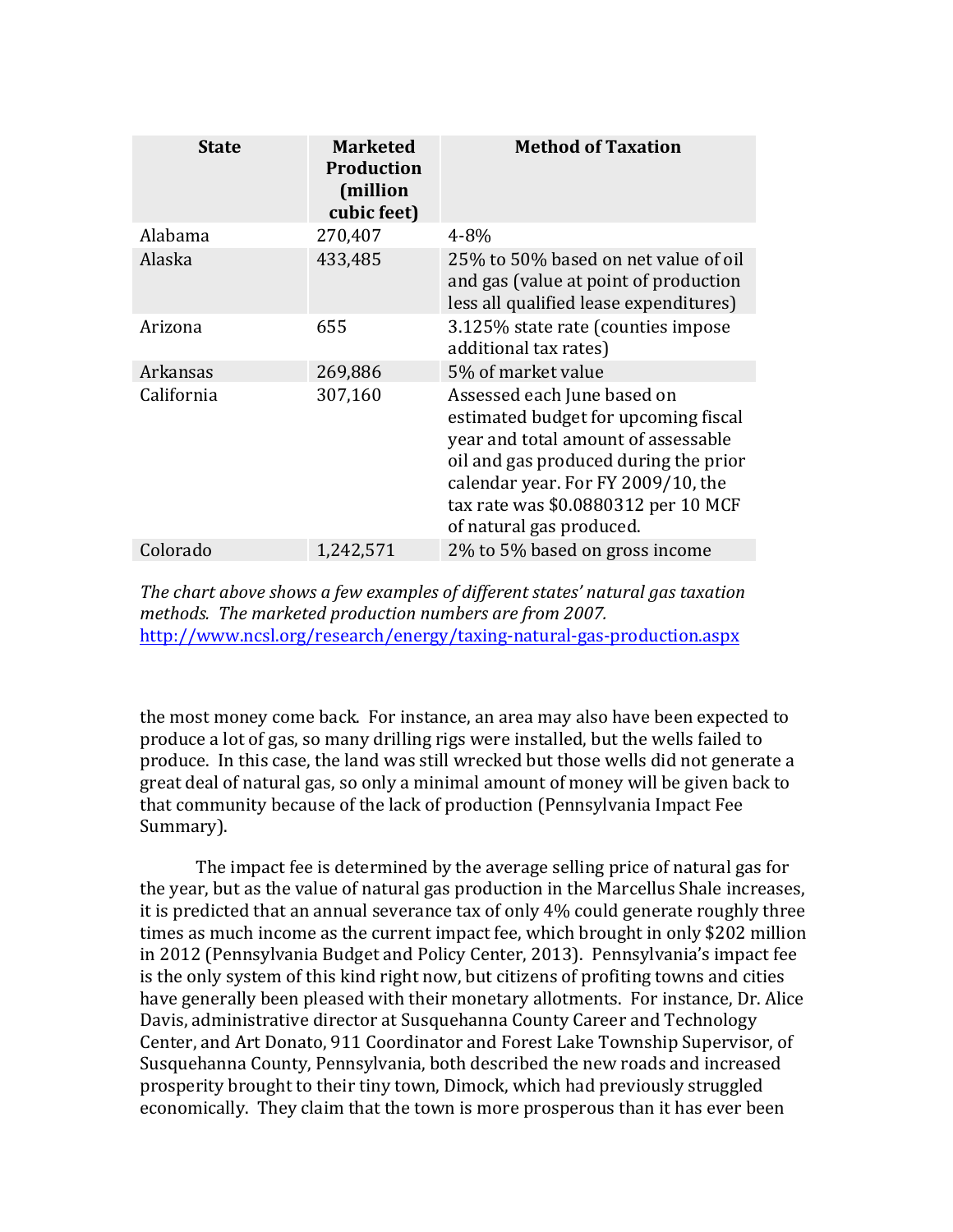and that many locals are now able to earn a living through a combination of the new jobs created and the income from leases. Because the wells of Dimock have produced so much gas, people said the town has benefitted greatly from the impact fee since it pays the town in terms of how much gas was drilled.

#### **Inspections**

Although measures have been taken to hammer out the details of land inspections, one of the chief complaints from environmental groups like the Oil  $\&$ Gas Accountability Project is that inspectors are few and far between. The Project, a subdivision of Earthworks, a self-identified environmental watchdog group, created a Colorado Model County Oil and Gas Regulations document intended to be used by all states as a template for its own plan (Earthworks, 2003). One highlight of this document states that inspectors be required to only give one hour's notice before their arrival, severely limiting the ability of companies to attempt to cover anything up for the inspections.

However, a 2012 Earthworks study that included six states, claimed that "hundreds of thousands of active oil and gas wells go without government inspection in any given year, and fines for regulatory violations are too small to change drilling company behavior" (Zeller, 2012). Furthermore, "The analysis suggested that state regulators are often understaffed, underfunded, or otherwise unable to keep pace with rapidly expanding oil and gas exploration and the attending risk of spills, leaks, contamination and accidents that might arise through negligence or deliberate shortcutting" (Zeller, 2012).

Inspectors at the state level are important in keeping drilling companies in check on a more regular basis than national inspectors from the U.S. Bureau of Land Management (BLM) since oftentimes BLM inspectors are spread extremely thin. Ironically, state inspectors are actually few and far between in booming states such as North Dakota in 2013 and BLM officials are a much more common sight, according to Susan L., a field compliance coordinator working on drilling sites there. BLM regional offices are often spread across states in an effort to keep federal oversight present.

Inspectors across the country are supposed to visit well sites regularly to check for proper labeling of chemicals and mechanical components, security diagrams, safety plans and Spill Control and Countermeasure (SPCC) plans. Inspectors also look to make sure well signs are openly displayed with proper information where anyone can find it and that equipment is made with specific types of steel or other appropriate metals. Susan also said that it is becoming increasingly more common for companies to now hold internal regulatory inspections making sure that all of these rules are followed. The inspection process can be sped up substantially if state or national inspector arrives at a site and there are records showing that the company is proactively following all of the rules.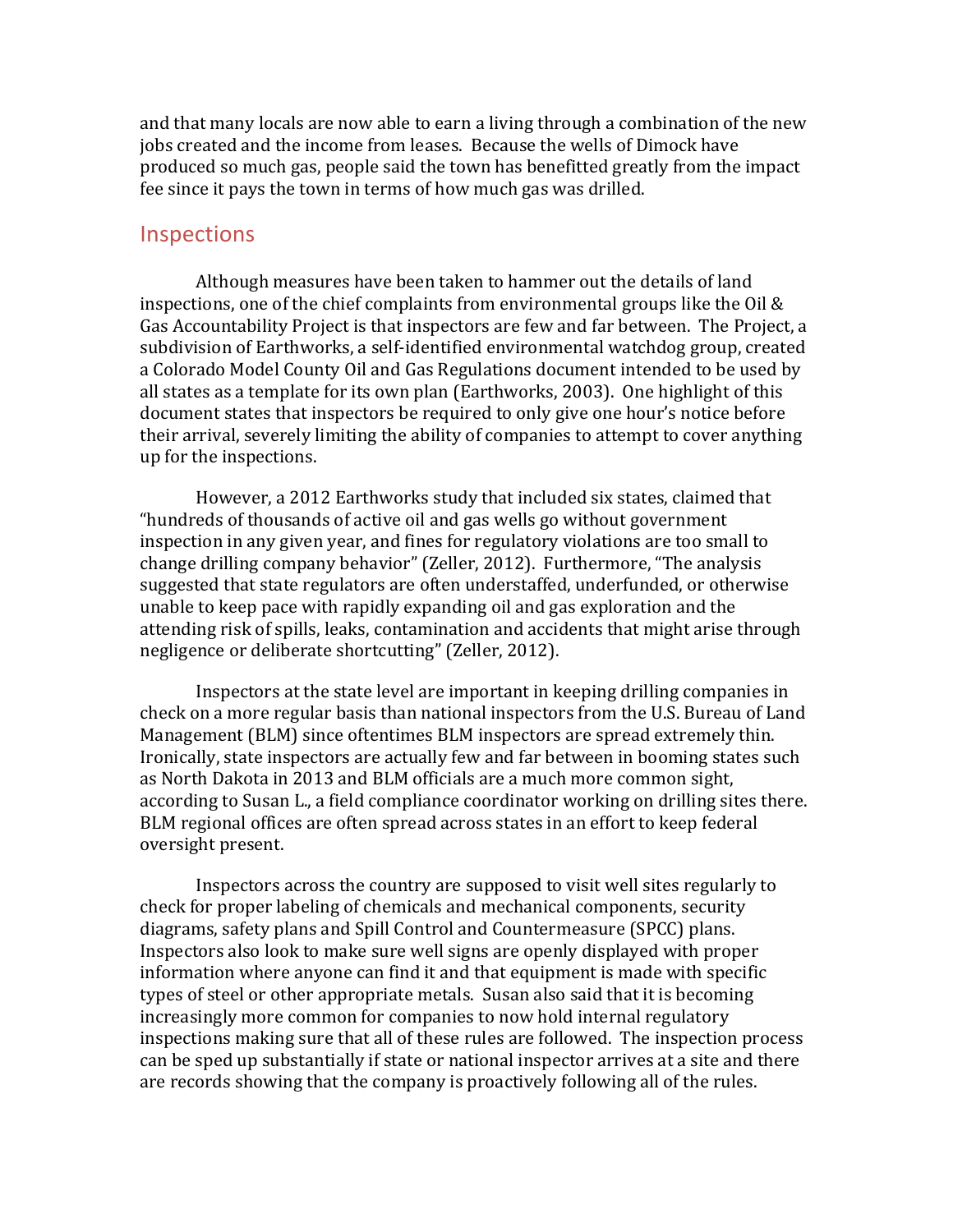The responsibilities taken by companies to perform inspections should be comforting to the public since study results revealed that only an estimated 1 in 10 of about 155,000 wells in Pennsylvania and Ohio were inspected per year by outside inspectors (Nearing, 2012). A shift toward putting more internal pressure on companies to make sure they are complying with regulations would aid in better record-keeping and therefore easier and less time-consuming regulation for state officials. Colorado is one state that has begun trying to increase efficiency to supplement the hiring of new inspectors by training these officials in computerizing records and giving them access to full well histories on laptops that travel with them to sites (Lustgarten, 2009). With the number of wells having gone up over  $149\%$ since 2003, this type of action is crucial to maintain on a widespread basis because it is just not feasible for the number of inspectors to keep pace with the industry the way they are operating now (Lustgarten, 2009).

The effort by states to regulate effectively is apparent, but without the manpower to actively inspect and enforce regularly, there is no way that the rules and regulations can reach their potential impact within the current structure of the system. The chart below shows the proportion of wells inspected and total well numbers in various states as of 2010.

| <b>State</b> | <b>Inspectors</b>                    | <b>Active</b><br>wells | <b>Number of</b><br>wells inspected | <b>Inspections</b>       | <b>Active wells</b><br>per inspector | <b>Inspections</b><br>per inspector |
|--------------|--------------------------------------|------------------------|-------------------------------------|--------------------------|--------------------------------------|-------------------------------------|
| CO           | 15 <sup>1</sup>                      | 46,835 <sup>2</sup>    | No data                             | $12,239^3$               | 3,122                                | 816                                 |
| <b>NM</b>    | 12 <sup>4</sup>                      | 53,2095                | No data                             | $25,543^6$ or<br>29,3947 | 4,434                                | 2,129 or 2,450                      |
| <b>NY</b>    | $14^{8}$                             | 11,852 <sup>9</sup>    | No data                             | No data                  | 848                                  | No data                             |
| OH           | $27^{10}$                            | 64,48111               | 6,59012                             | $10,422^{13}$            | 2,388                                | 341                                 |
| PA           | 84 <sup>14</sup> or 88 <sup>15</sup> | 77,89816               | 11,28317                            | 22,67018                 | 927 or 885                           | 270 or 258                          |
| <b>TX</b>    | $97^{19}$                            | 261,47620              | No data                             | 114,878 <sup>21</sup>    | 2,696                                | 1,184                               |

Distributions of inspectors and inspections conducted in various states are alarmingly *low compared to how many active wells are in place. Photo taken from http://www.earthworksaction.org/issues/detail/ohio\_oil\_gas\_enforcement\_inspection s#.UoQo3xaTP-Y*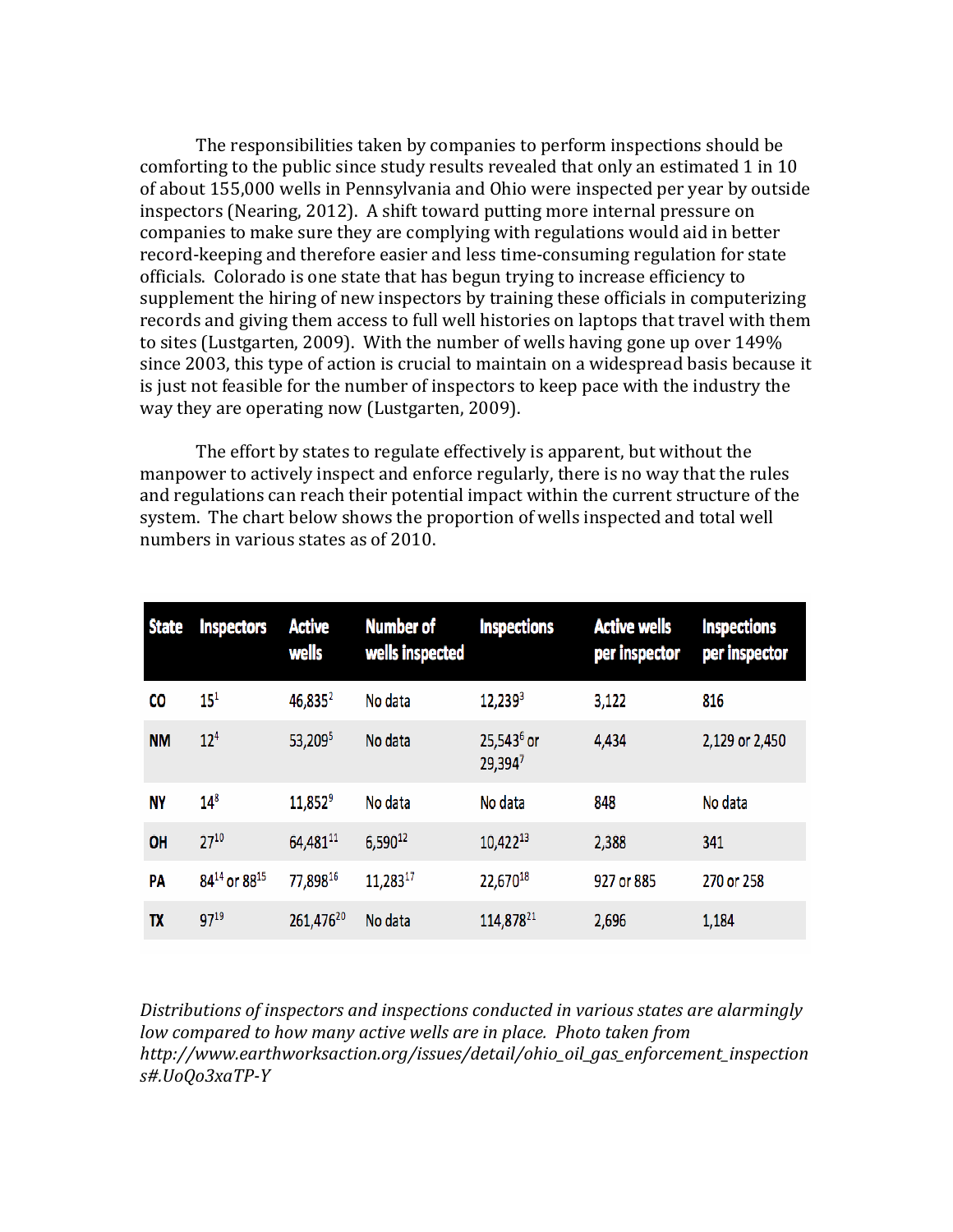#### Chemical Disclosure

Many states including Colorado have also adopted a policy of requiring companies to provide a full disclosure of chemicals used in their fracking fluids with the exception of chemicals the company deem to be "trade secrets." According to the National Resource Defense Council (NRDC), 14 out of 29 states with fracking activity have disclosure rules in effect requiring all chemicals in base fluids to be listed and publicly available. Some states even require that this information be disclosed before use of the fluid (McFeeley, 2012). Colorado requires companies to disclose all chemicals to FracFocus, a public chemical disclosure registry intended to increase public accessibility to information about fracking within 60 days of concluding a fracturing treatment or no later than 120 days after starting the fracturing (Notice to Operators, 2013).

One aspect of the Colorado disclosure policy requires companies to provide information on all chemical components in their fracking fluid to doctors if they ask for this information, in exchange for a promise to keep those components confidential. Interestingly enough, that clause was a major point of contention with Act 13, Pennsylvania's fracking measure, because companies were concerned about trade secret leaks (Detrow, 2012). To hold Colorado doctors accountable for this confidentiality agreement, all signed a nondisclosure form agreeing to keep the chemicals secret. This confidentiality agreement has been criticized for being a "gag clause" since doctors are informed of all chemicals in the fluid but legally must keep from revealing the specifics of these chemicals to their patients even if they cause illness. Pennsylvania voters and lawmakers fought hard for legislation requiring companies to disclose all chemicals to the public and eliminate the gag clause, but that was an uphill battle. Instead Pennsylvania adopted the same disclosure requirements as Colorado and other western states such as Wyoming and Texas (StateImpact, 2013).

Although providing information about chemical use has been a crucial first step, the lack of scientific research about the effects of combining these chemicals with other environmental components makes the data less than useful. Dangerous chemical reactions may be happening when chemicals from fracking fluid mix with chemicals from the environment or other pollutants, but states cannot finance detailed enough investigations to measure these effects. Having records of the base chemicals holds companies accountable to some degree, but states still lack the resources and manpower to fully use the information it requests.

#### Public Opinion Influencing State Decisions

Counties and townships across Pennsylvania and Colorado are rising up against fracking because of a combination of concerns over health and environmental issues that may be related to the process. Citizens in Boulder, Fort Collins and Lafayette, Colorado, voted in 2013 to pass fracking moratoriums that essentially force the cities to delay drilling until 2018 when the issue will probably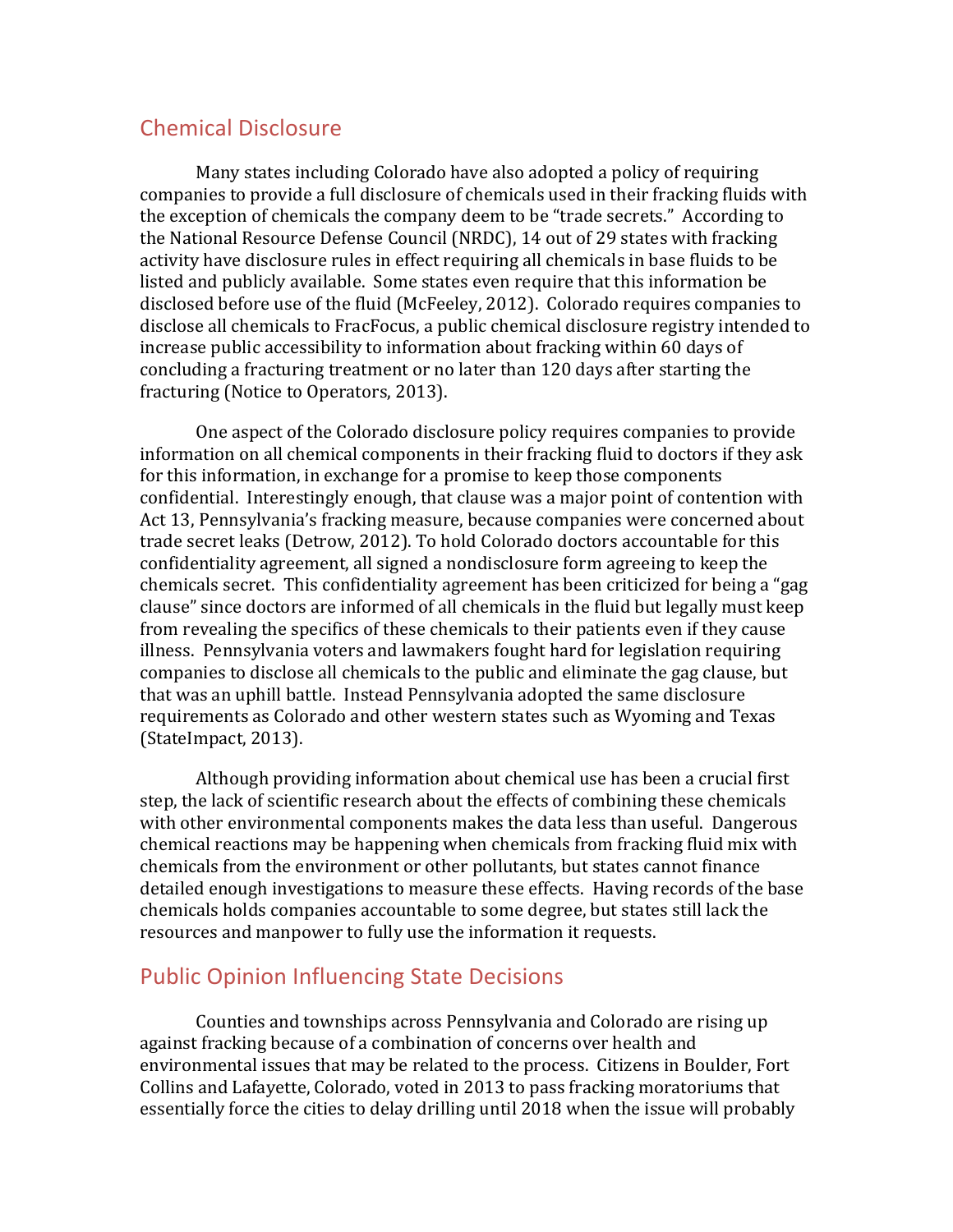be voted on again. (Rael, 2013). Pennsylvania does not have as many moratoriums in place as Colorado, but the state Democratic Party has attempted to introduce a bill that would not allow any new drilling permits until after-effects, as well as pros and cons, can be studied and weighed in more detail. Deep divides between the views of the Democratic and Republican parties in Pennsylvania will likely prevent any consensus on this bill anytime soon (Colaneri, 2013).

Citizens have also voiced concerns about the environmental consequences of installing drilling rigs or wells near natural wonders like Mesa Verde and the Grand Teton National Park (Iberlkamp, 2013). Drilling in proximity to schools and other populated areas on public land has become a concern that Coloradans are actively attempting to force local politicians to address more aggressively. Online forums and blogging sites such as EcoWatch allow users to express concern and plea for help. For example, this user said: "[The Bureau of Land Management's] proposed rules are too weak and pave the way for corporate profits at the expense of our American treasures" (lberlkamp, 2013). People across the nation are voicing their opinions louder than ever in the new age of technology and social media. Transparency will be the key to success if fracking companies want to win over public support.

#### Major Differences Between Colorado and Pennsylvania

Both states have similar regulations, but are organized quite a bit differently. The biggest difference between regulations in Colorado and Pennsylvania lays in the severance tax versus the impact fee. Colorado also has more central organization than Pennsylvania, but concerned citizens in both states hold major influence in the politics behind fracking. Chemical disclosure has had more time to settle into acceptance by companies in Colorado while Pennsylvania is still facing some resistance to the newer policy. The people's concerns are reflected in the environmental precautions taken in Colorado and the increased inspection rates in Pennsylvania that far surpass those taking place anywhere else aiming to reduce worries about public health.

#### What can Citizens do?

The biggest impact citizens can make in reforming state regulations is to vote and stay actively informed. If voters are concerned about these issues, state officials will be forced to look into them and address flaws in the system or else face replacement by someone who will. Most controversy arises in the public eye over health and environmental issues and the only way to make a difference is to invest in the cause and stay alert. If the public demands and uses information provided by the government, people's concerns will hopefully be respected by the state government with measures like hiring more inspectors and increasing transparency.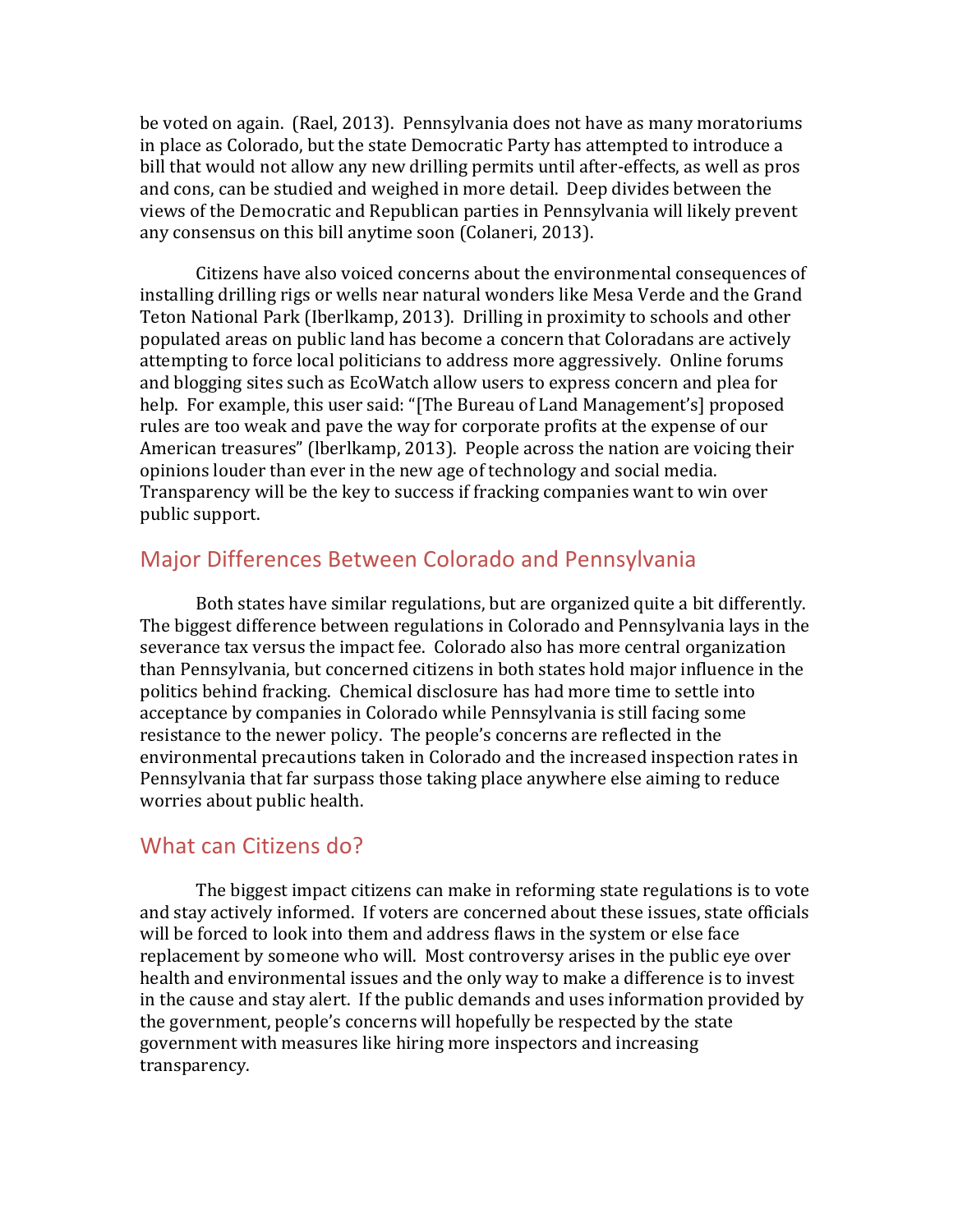## Q&A with Field Compliance Coordinator Susan L.

\*(views expressed here do not reflect those of her company)

Susan L. has been with her company (she requested that the company be kept confidential and her last name was omitted to ensure that) for about three years, now as a Field Compliance Coordinator. Currently she visits North Dakota and Montana, two major boom states, every couple of weeks. Her primary job is to make sure that after locations are drilled that they are in compliance with the various regulatory agencies.

#### **1.** What is your job title and what does your job entail?

Susan commonly checks for things like proper labels on locations, that proper metals were used to construct pipelines, well signs include all required information and are plainly visible, and the well site has security diagrams. The Environmental Health and Safety group within the company deals with compliance issues and checks for Spill Prevention Controls and Countermeasures (SPCC) plans.

#### **2.** What are the main pros and cons of fracking from your point of view?

According to Susan, a couple of the major advantages of fracking include a positive move toward a greener energy use and energy independence. Obviously the U.S. cannot completely cut off petroleum use, but natural gas has the power to slowly ease the country off of oil use. She says, "If we can wean off of one dirty product, maybe in the future we can move into more wind power." The biggest downside to fracking is obviously environmental pollution and she recognizes that the industry is a double-edged sword. Although she does cite the negative connotations that accompany the fracking industry, she says that "a lot has been changed and been updated in the fracking industry." She notes that people want the profit and economy but not in their own backyard, which is the source of most conflicts

#### **3. Who are the primary groups and organizations you work with to regulate? Specifically in Colorado?**

The U.S. Bureau of Land Management (BLM) serves as the primary national regulator and the regional offices located in various locations around each state work very hard with companies drilling to make sure that everything is being properly regulated and taken care of. Each county or city can set a lot of regulations of its own as long as these regulations meet the state and federal laws. A couple of the Colorado state governing entities are COGCC and COGA.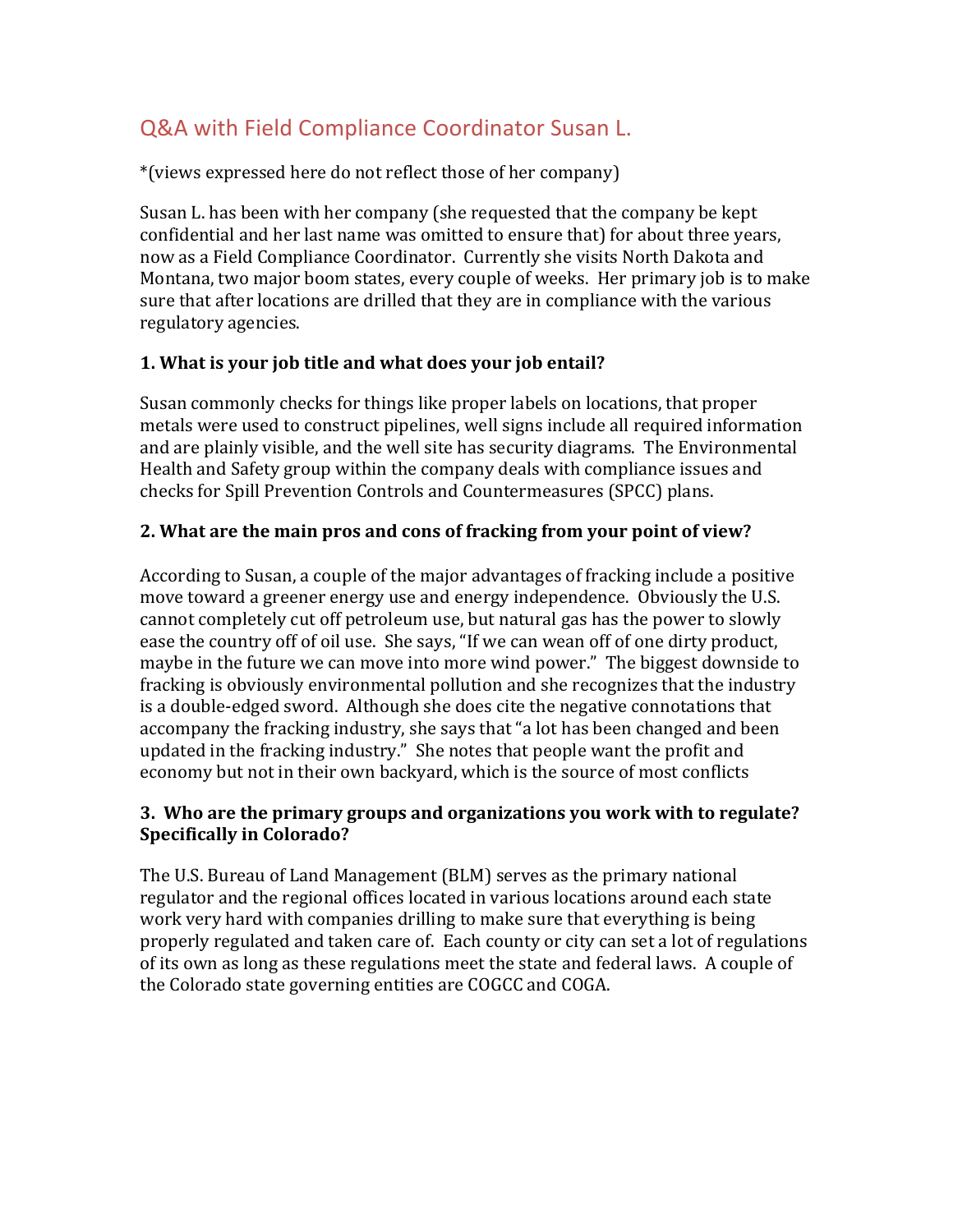#### **4.** How do you believe the industry is working to improve fracking **regulations?**

Within her company, Susan cites many other positions like hers that have become much more common for companies trying to regulate better from within. Companies do not want to pollute or cause issues and know that it will only benefit them to have a good reputation in the eyes of the public. Employees like Susan take a proactive role in following federal and state guidelines by keeping all of their observations and issues filed to show state inspectors should they come. State officials conduct their own investigations, but having background information readily available makes the process much more quick and effective. Groups like the Environmental Health and Safety group are working to make sure public and employee health are a top priority for the company as well. As mentioned above, SPCC plans have also become a staple for the company and basically she says, "We have to hold the plan and if anyone requests it, it has to be ready and available onsite or at the office nearby."

## Important Influences on Colorado and Pennsylvania Fracking Regulation

#### **Colorado Governor John Hickenlooper**

Governor John Hickenlooper served as Denver's Mayor from 2003-2010, then was elected Governor in 2010 and has been re-elected ever since (About the Governor, 2013). Hickenlooper, previously a geologist, has advocated for the development of the hydraulic fracturing industry across Colorado and even drank Halliburton fracking fluid at a meeting to prove its safety (Norris, 2013). Hickenlooper has been wildly popular but his open support for fracking may jeopardize his 2014 reelection (Norris, 2013). With the passing of stricter laws regulating pollutants, his stance on the industry has significantly impacted environmental controversies across Colorado. On Governor Hickenlooper's website is a link to write to the governor (https://www.colorado.gov/governor/).

#### **U.S. Bureau of Land Management (BLM) Regional Offices**

The BLM regional offices are a primary enforcers for fracking regulation on public lands at the local level. The BLM is a federal organization, but offices scattered throughout the states are extremely involved in keeping state and local fracking restrictions in line with federal policy. Inspectors from the BLM enforce policy when state officials are spread too thin and actively visit sites in boomtowns and other locations in need. The BLM is working to improve efficiency and transparency with updated computer systems that make data about drilling on public land openly available. The best website to find this information is http://www.blm.gov/wo/st/en/prog/energy/oil\_and\_gas/statistics.html.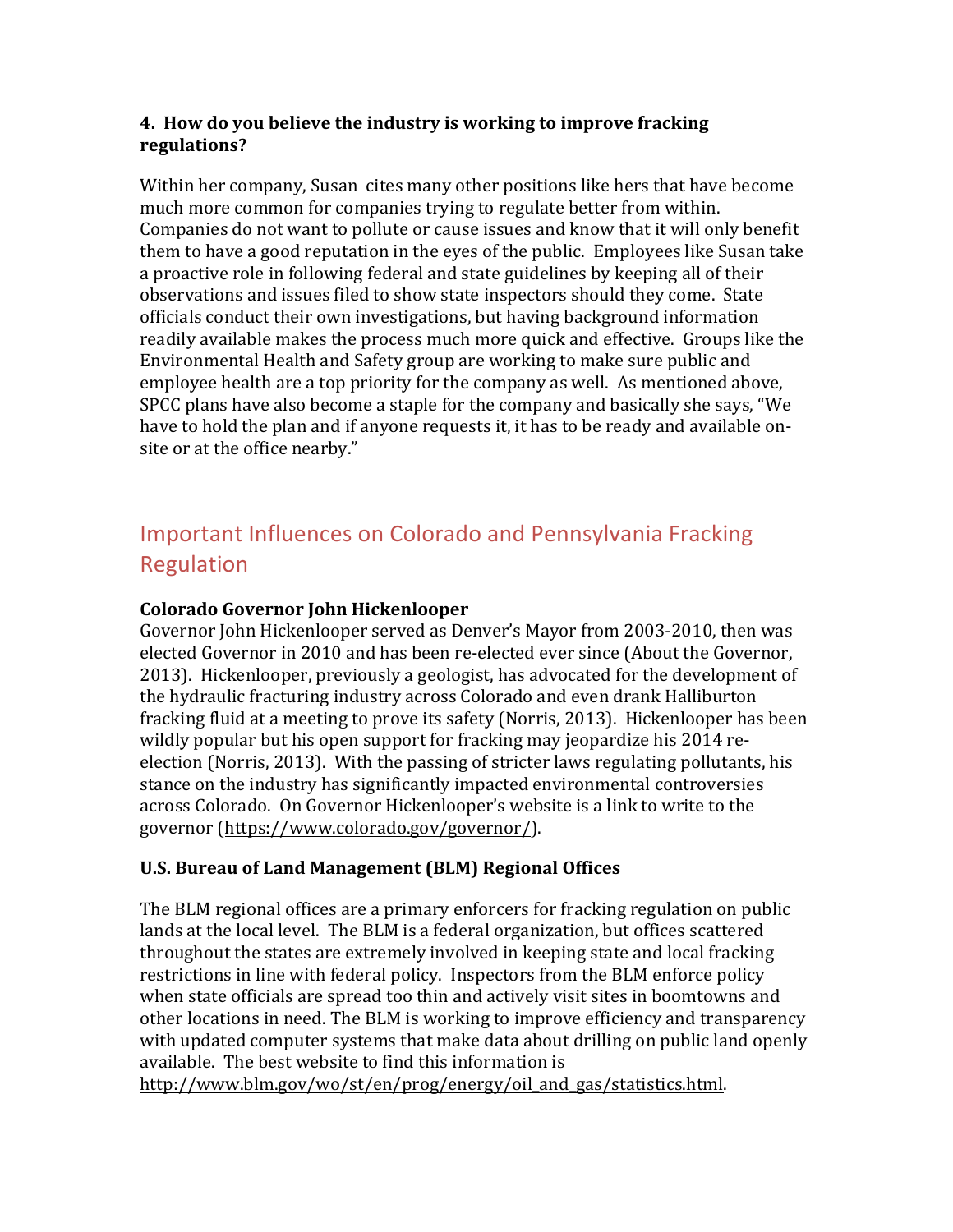Additionally, the BLM website has a "Contact Us" page to send e-mails as well as lists of regional offices across the country.

#### **Gas Drilling Awareness Coalition**

The Gas Drilling Awareness Coalition started as a small group of activists in Luzerne County, Pennsylvania, and has continued to grow and share information with the public via open meetings, social media, brochures and its own website. In its mission statement, the group claims that it is an organization "whose members are concerned with the negative effects of the Industrial Process of Drilling for Natural Gas in PA." (Gas Drilling Awareness Coalition, 2012). The website provides in-depth explanations of the fracking process and controversy along with numerous links to information about issues of concern, local news, education, and meetings. The website looks cluttered but provides a vast amount of useful information. The "Contact-Join" tab on the GDAC website is the best place to go to contact the Coalition (http://www.gdacoalition.org/GDAC\_ABOUT\_US.html). 

#### **Abrahm Lustgarten**

Abrahm Lustgarten, a 2003 MA Columbia University graduate, has been at the forefront of environmental journalism since he joined ProPublica, an investigative news site, in 2008. His work on hydraulic fracturing for ProPublica has won numerous awards (About Us: Abrahm Lustgarten, 2013). Lustgarten has immensely improved transparency of fracking by providing consistent and understandable coverage of the major news and progress concerning both the industry and politics of fracking. Lustgarten has written many stories and an e-book over the past few years focusing on the fracking controversy, issues and processes. He can be e-mailed at Abrahm.Lustgarten@propublica.org and is on twitter  $(QAbranchmL)$  as well.

#### **Important Web Resources**

**1. FracFocus.org**- FracFocus is a comprehensive resource with state-by-state and well-by-well information on fracking. The site is the first of its kind and provides a user-friendly way to find information about fracking close to home for many concerned citizens across the country. Additionally FracFocus provides many links to helpful external sites sending interested users to diverse information.

**2. http://www.coga.org/#sthash.yOoPO7FH.dpbs** -The Colorado Oil and Gas Association is one of the primary governmental resources for information about energy in Colorado. The site provides a great deal of information about political facts and figures with sections on how to take action, state representatives, energy facts and topics as well as answers to common myths and much more. COGA also provides ways to touch base with people outside of the political realm with links to blogs and social media sites to enhance communication across parties.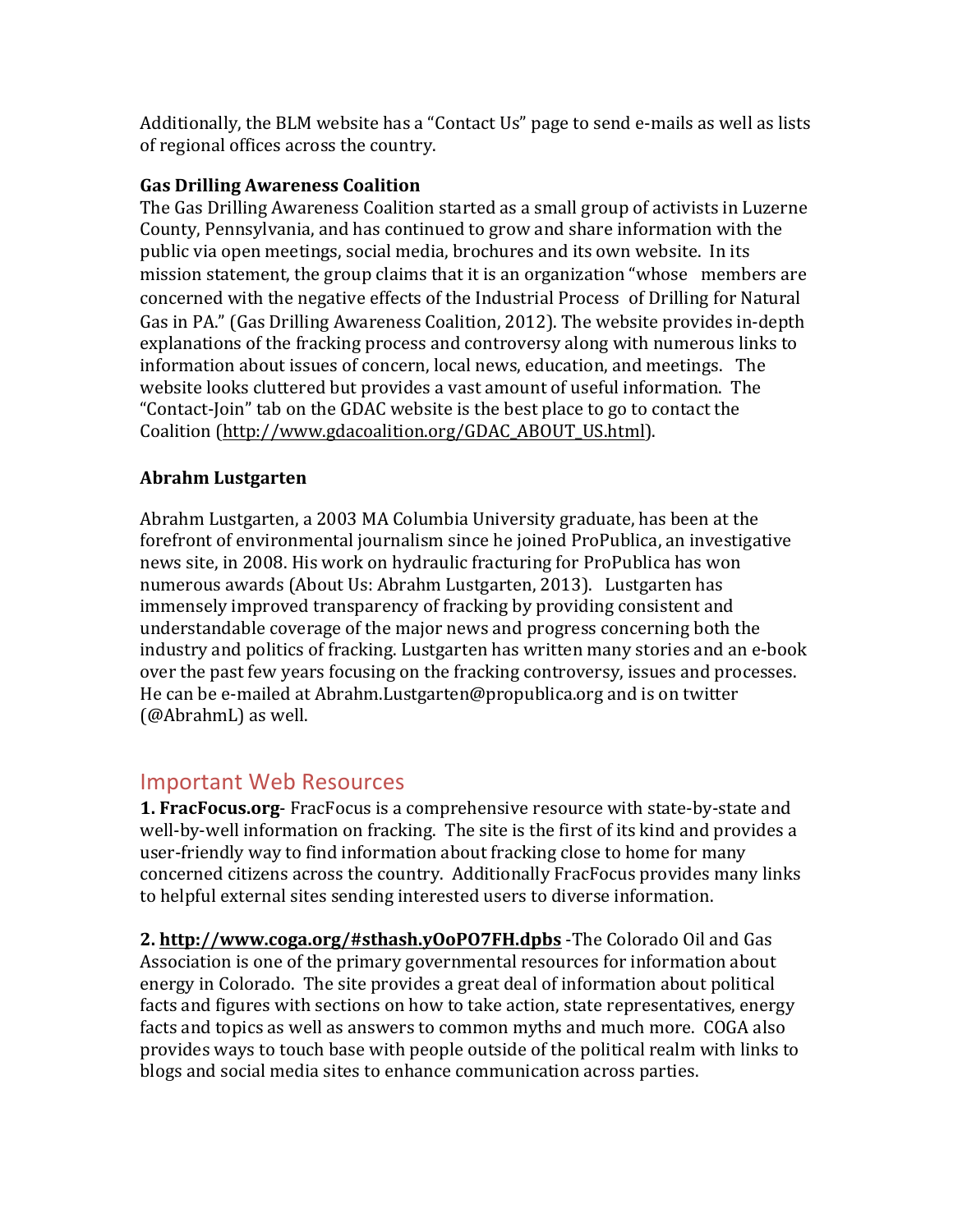**3.** http://stateimpact.npr.org - StateImpact is a website run as a reporting project of National Public Radio (NPR) that provides many articles concentrated on the energy and environmental aspects of fracking in Pennsylvania. Specifically the site contains a great deal of information on the Marcellus Shale including maps, statistics and overviews, and addresses of current issues presented in a clear, concise manner that is easy to use. The website http://stateimpact.npr.org/pennsylvania/drilling/ provides a particularly helpful overview of the Pennsylvania fracking scene.

**4. http://www.naturalgas.org/index.asp** - Naturalgas.org provides an excellent overview of the fracking industry and its most important considerations from a business perspective. The site provides an extremely detailed history and modern fracking concerns, as well as potential costs and benefits from an economic point of view. Looking at fracking through this economic lens is much different from any other site dedicated solely to natural gas energy.

**5.** http://www.propublica.org/series/fracking - ProPublica, a self-proclaimed public interest journalism site focusing on science, provides fracking research and a series of articles provides a detailed analysis of many different aspects of the fracking industry. This site is unique in that it provides information on taxation, regulation, inspection, landowner experiences, field work and company perspectives. ProPublic is slightly biased as an anti-fracking site, but does a good job explaining both sides and using creative resources like videos to go into enough depth to be informative but not overwhelming.

**6. http://www.fractracker.org-** FracTracker approaches the fracking industry from a unique perspective by trying to hone in on data and stories provided by affected people. The site takes these data and tries to analyze and compare them to national data acting as both a resource and a watchdog. There is a large amount of information on the site that may take a while to sift through and some links are not up-to-date, but overall the website does a good job of painting a complete and honest picture of fracking across the country.

## Additional Useful Websites

- 1. http://www.nrdc.org/energy/fracking-map/pa.asp
- 2. http://www.cleanwateraction.org
- 3. http://www.ncsl.org/research/energy/taxing-natural-gas-production.aspx
- 4. http://corporate.exxonmobil.com/en/
- 5. http://www.foodandwaterwatch.org/water/fracking/
- 6. http://www.eia.gov/naturalgas/
- 7. http://earthjustice.org/our\_work/campaigns/fracking-gone-wrong-findinga-better-way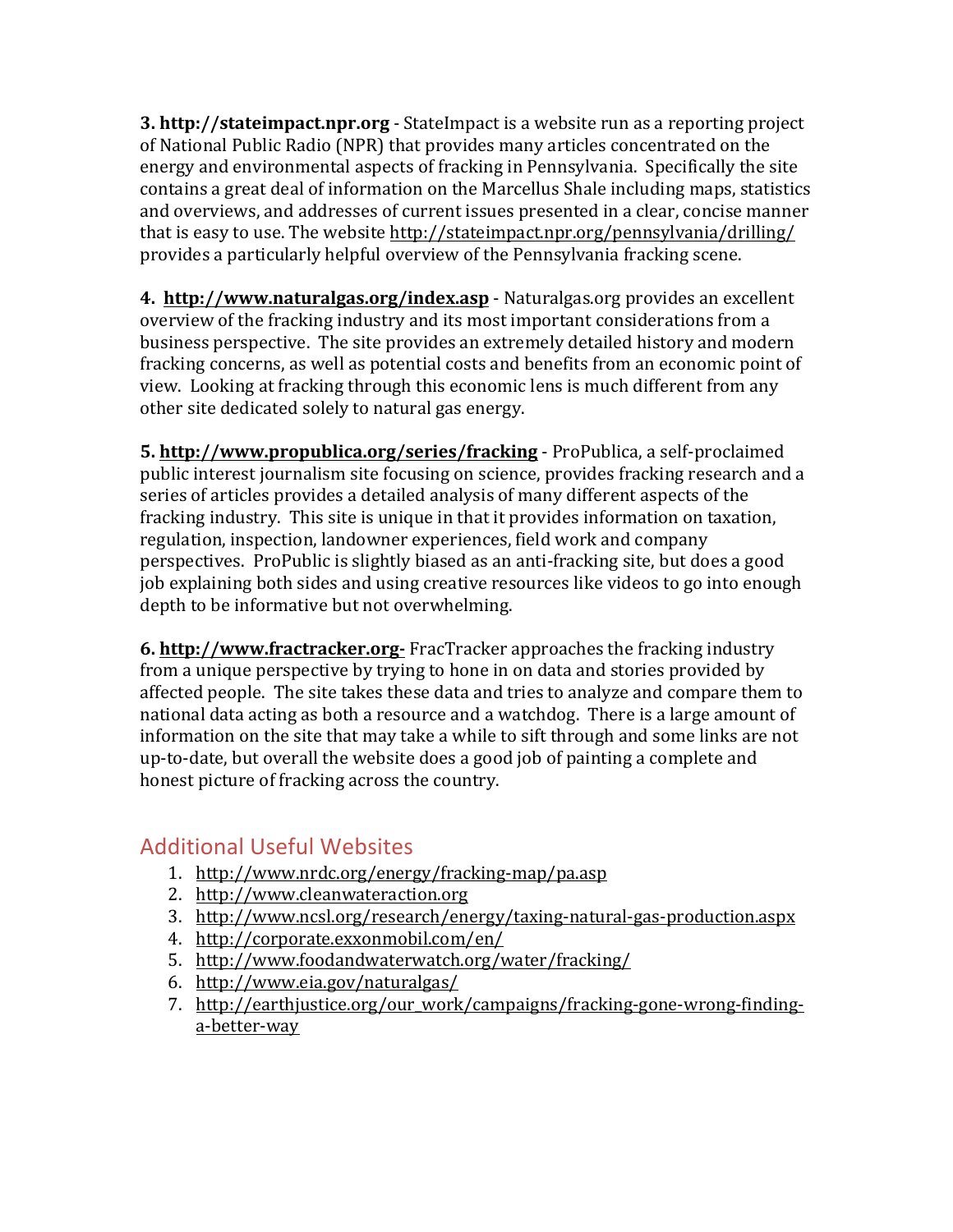## References

About the Governor. (n.d.). *Governor John Hickenlooper* -. Retrieved December 4, 2013, from http://www.colorado.gov/cs/Satellite/GovHickenlooper/CBON/1249674240451.

About Us: Abrahm Lustgarten. (n.d.). *ProPublica*. Retrieved December 4, 2013, from http://www.propublica.org/site/author/abrahm\_lustgarten.

Act 13 (Impact Fee). (n.d.). *PUC* -. Retrieved November 13, 2013, from http://www.puc.state.pa.us/filing\_resources.

AEO Table Browser - Energy Information Administration. (n.d.). *AEO Table Browser* -*Energy Information Administration*. Retrieved December 7, 2013, from http://www.eia.gov/oiaf/aeo/tablebrowser/#release=AEO2013ER&subject=0- AEO2013ER&table=13-AEO2013ER®ion=0-0&cases=full2012 d020112c,early2013-d102312a.

Colaneri, K. (2013, September 18). Ferlo Introduces 'Open-Ended' Fracking Moratorium Bill. *Pennsylvania RSS*. Retrieved November 13, 2013, from http://stateimpact.npr.org/pennsylvania/2013/09/18/ferlo-introduces-openended-fracking-moratorium-bill/.

Drajem, M. (2013, November 18). Colorado Fracking Agreement Joins Drillers and Activists. *Bloomberg.com*. Retrieved December 4, 2013, from http://www.bloomberg.com/news/2013-11-18/colorado-fracking-agreementjoins-drillers-and-activists.html.

Detrow, S. (2012, June 7). Fracking Disclosure: Colorado's Compromise Is Pennsylvania's Controversy. *Pennsylvania RSS*. Retrieved November 13, 2013, from http://stateimpact.npr.org/pennsylvania/2012/06/07/fracking-disclosurecolorados-compromise-is-pennsylvanias-controversy/.

Gas Drilling Awareness Coalition. (n.d.). *Gas Drilling Awareness Coalition Luzerne* County PA HOME. Retrieved December 10, 2013, from http://www.gdacoalition.org/index.html.

Goud, J. (2013, July 3). Ignoring Public Outcry, Federal Government To Offer Oil And Gas Leases Near Mesa Verde National Park. Retrieved from http://thinkprogress.org/climate/2013/07/03/2256071/ignoring-public-outcryfederal-government-to-offer-oil-and-gas-leases-near-mesa-verde-national-park/.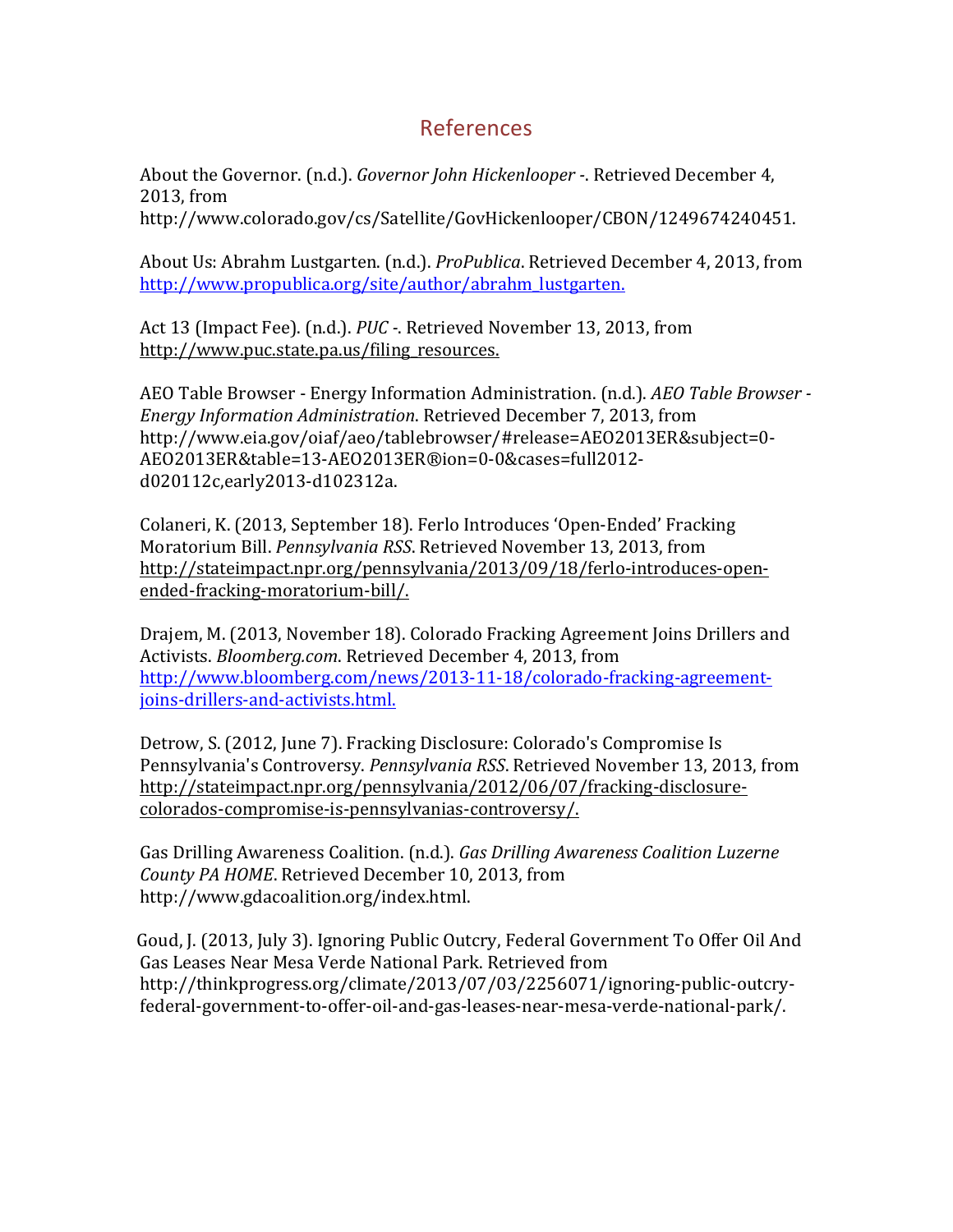lberlkamp. (2013, August 15). Protect Public Lands From the Fracking Frenzy. *EcoWatch*. Retrieved November 13, 2013, from http://ecowatch.com/2013/08/15/protect-public-lands-fracking/.

Lustgarten, A. (2009, December 30). State Oil and Gas Regulators are Spread Too Thin To Do Their Jobs. *Fracking: Gas Drilling's Environmental Threat*. Retrieved November 24, 2013, from http://www.propublica.org/article/state-oil-and-gasregulators-are-spread-too-thin-to-do-their-jobs-1230.

Nearing, B. (2012, July 17). State well inspections 'inadequate'. Times Union. Retrieved November 13, 2013, from http://www.timesunion.com/local/article/State-well-inspections-inadequate-3714717.php.

Norris, W. (2013, February 15). 'Democratic' Gov. Hickenlooper Feels the Heat on Fracking. The Huffington Post. Retrieved December 4, 2013, from http://www.huffingtonpost.com/wade-norris/hickenlooper-feels-theheat\_b\_2683090.html.

Notice to Operators: 205A. Hydraulic Fracturing Chemical Disclosure. (2013, June 20). State of Colorado Oil and Gas Conservation Commission. Retrieved November 23, 2013, from

http://cogcc.state.co.us/RR\_Docs\_new/Policies/NTO\_Enforcement\_of\_Rule\_205A\_Di sclosure.pdf.

Pa.'s Marcellus Impact Fee Comes Up Short. (2013, May 18). *The Pennsylvania Budget and Policy Center.* Retrieved November 24, 2013, from https://pennbpc.org/pa-marcellus-impact-fee-comes-short.

"Pennsylvania Impact Fee Summary." *Range Resources*. Range Resources, n.d. Web. 31 Ian. 2014.

<http://www.google.com/url?sa=t&rct=j&q=&esrc=s&source=web&cd=3&ved=0C DcQFjAC&url=http%3A%2F%2Fphx.corporateir.net%2FExternal.File%3Fitem%3DUGFyZW.

Rael, A. (2013, November 6). Anti-Fracking Measures Pass In 3 Of 4 Colorado Cities On Election Day. *The Huffington Post*. Retrieved November 13, 2013, from http://www.huffingtonpost.com/2013/11/06/colorado-anti-fracking- \_n\_4226712.html.

Taxing Natural Gas Production. (n.d.). *Taxing Natural Gas Production*. Retrieved November 24, 2013, from http://www.ncsl.org/research/energy/taxing-naturalgas-production.aspx.